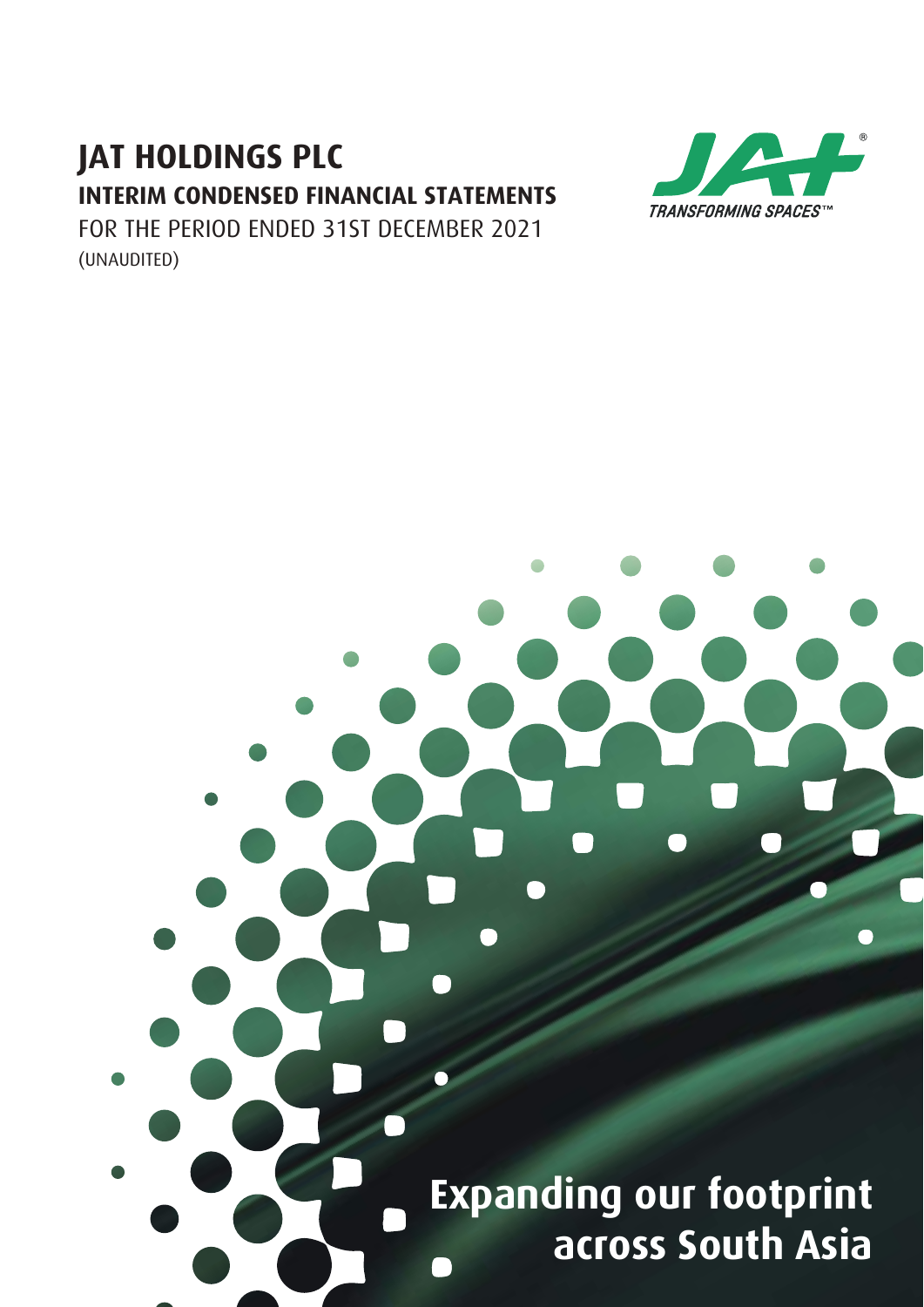# STATEMENT OF FINANCIAL POSITION

|                                                     | Group         |                | Company       |               |
|-----------------------------------------------------|---------------|----------------|---------------|---------------|
|                                                     | 31.12.2021    | 31.03.2021     | 31.12.2021    | 31.03.2021    |
| As at                                               | (Unaudited)   | (Audited)      | (Unaudited)   | (Audited)     |
|                                                     | Rs.           | Rs.            | Rs.           | Rs.           |
|                                                     |               |                |               |               |
| <b>ASSETS</b>                                       |               |                |               |               |
| <b>Non-current assets</b>                           |               |                |               |               |
| Property, plant and equipment                       | 1,666,382,685 | 1,530,699,457  | 1,663,686,801 | 1,528,228,246 |
| Intangible assets                                   | 18,458,649    | 22,480,109     | 10,562,871    | 14,504,680    |
| Right-of-use assets                                 | 15,128,480    | 25,520,797     | 15,128,480    | 25,520,797    |
| Investment property                                 | 142,421,669   | 142,421,669    | 142,421,669   | 142,421,669   |
| Investments in subsidiaries                         |               |                | 333,818,740   | 333,818,740   |
| Other Investments                                   |               | 2,500,000      |               | 2,500,000     |
| Consumable biological assets                        | 58,120,344    | 58,120,344     | 58,120,344    | 58,120,344    |
|                                                     | 1,900,511,827 | 1,781,742,376  | 2,223,738,905 | 2,105,114,476 |
| <b>Current assets</b>                               |               |                |               |               |
| Inventories                                         | 2,327,407,673 | 1,562,903,810  | 2,204,590,310 | 1,461,999,666 |
| Income tax recoverable                              |               | 11,437,292     | 4,462,880     | 18,788,089    |
| Trade and other receivables                         | 3,180,384,041 | 2,836,316,766  | 2,329,896,111 | 2,315,246,921 |
| Advances and prepayments                            | 92,505,280    | 85,983,114     | 60,816,959    | 75,934,260    |
| Amounts due from related parties                    | 64,322,761    | 70,818,034     | 237,562,804   | 246,056,188   |
| Short term financial assets                         | 374,500,085   | 214,306,589    | 306,432,565   | 214,306,589   |
| Cash and cash equivalents                           | 1,319,732,317 | 494,283,570    | 1,216,013,443 | 216,355,313   |
|                                                     | 7,358,852,157 | 5,276,049,175  | 6,359,775,072 | 4,548,687,026 |
| <b>Total assets</b>                                 | 9,259,363,984 | 7,057,791,551  | 8,583,513,977 | 6,653,801,502 |
| <b>EQUITY AND LIABILITIES</b>                       |               |                |               |               |
| <b>Capital and reserves</b>                         |               |                |               |               |
| Stated capital                                      | 2,395,221,320 | 918,770,013    | 2,395,221,320 | 918,770,013   |
| Retained earnings                                   | 4,894,545,944 | 4,451,031,491  | 4,688,655,497 | 4,372,129,973 |
| Foreign currency translation reserve                | (1,386,835)   | (24, 866, 701) |               |               |
| Equity attributable to equity holders of the parent | 7,288,380,429 | 5,344,934,803  | 7,083,876,817 | 5,290,899,986 |
| Non-controlling interest                            | (7, 213, 327) | (4,369,381)    |               |               |
| <b>Total equity</b>                                 | 7,281,167,102 | 5,340,565,422  | 7,083,876,817 | 5,290,899,986 |
| <b>Non-current liabilities</b>                      |               |                |               |               |
| Interest bearing loans and borrowings               | 16,935,623    | 29,439,735     | 707,973       | 10,292,086    |
| Deferred tax liability                              | 13,888,889    |                | 13,888,889    |               |
| Retirement benefit obligation                       | 61,353,758    | 57,308,540     | 60,180,930    | 56,079,631    |
|                                                     | 92,178,270    | 86,748,275     | 74,777,792    | 66,371,717    |
| <b>Current liabilities</b>                          |               |                |               |               |
| Trade and other payables                            | 990,712,896   | 1,127,339,229  | 601,120,441   | 820,994,171   |
| Amounts due to related parties                      | 21,851,785    | 91,617         |               |               |
| Interest bearing loans and borrowings               | 753,173,610   | 499,155,018    | 725,206,131   | 473,862,042   |
| Income tax payable                                  | 10,941,785    |                |               |               |
| <b>Bank overdrafts</b>                              | 109,338,536   | 3,891,990      | 98,532,796    | 1,673,586     |
|                                                     | 1,886,018,612 | 1,630,477,854  | 1,424,859,368 | 1,296,529,799 |
| <b>Total equity and liabilities</b>                 | 9,259,363,984 | 7,057,791,551  | 8,583,513,977 | 6,653,801,502 |
|                                                     |               |                |               |               |
| Net asset value per share (Rs.)                     | 14.28         | 11.76          | 13.88         | 11.64         |

These financial statements are in compliance with the requirements of the Companies Act No. 07 of 2007.

[SIGNED] Rizna Dilshard Finance Director

The Board of Directors is responsible for these Financial Statements. Signed for and on behalf of the Board by:

[SIGNED] [SIGNED] Chairman Managing Director

Aelian Gunawardene

The Accounting Policies and Notes on pages 07 to 10 form an integral part of these financial statements.

25th January 2022 Colombo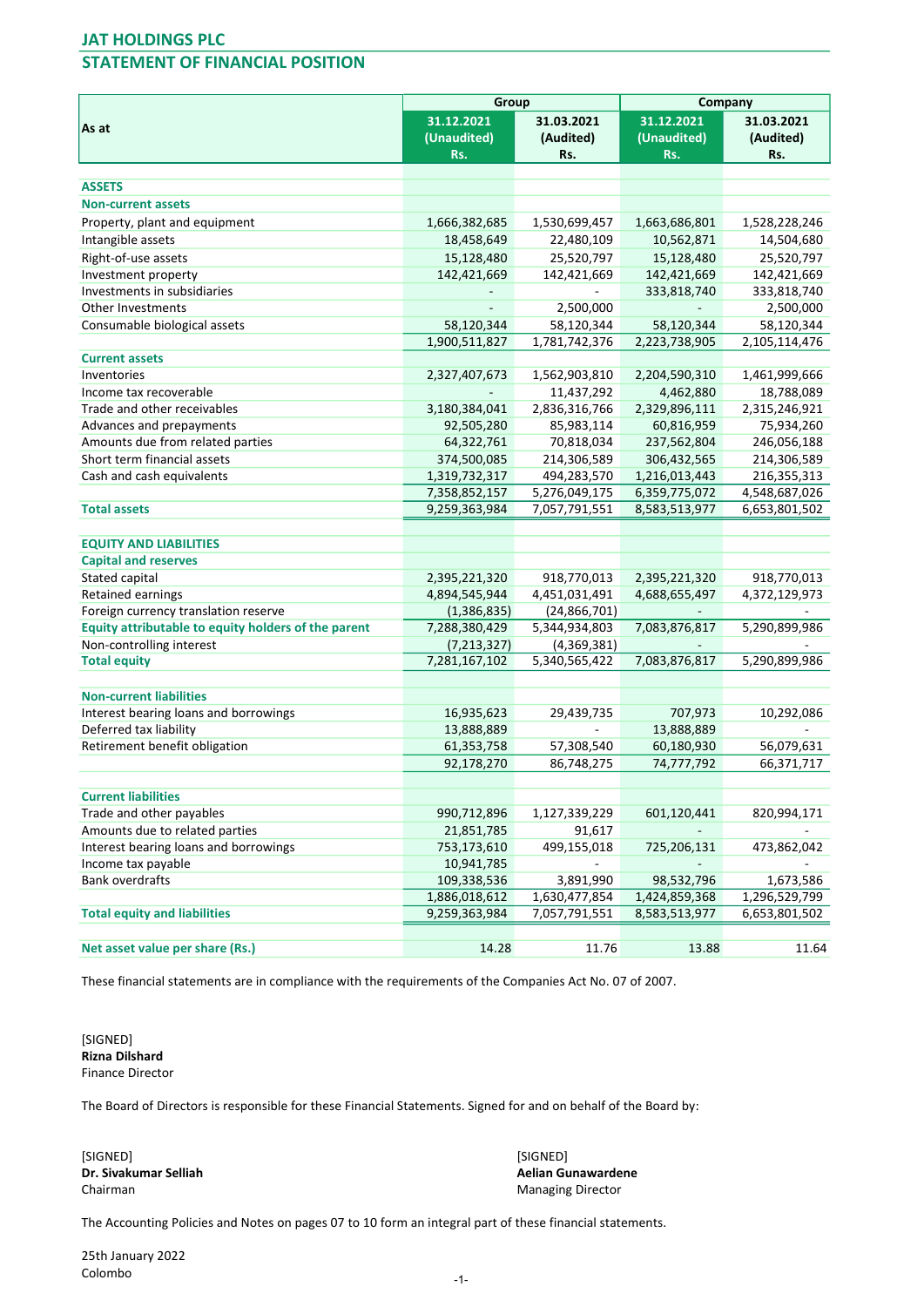# STATEMENT OF PROFIT OR LOSS AND OTHER COMPREHENSIVE INCOME - GROUP

|                                                            | Quarter ended 31 December |                 |        | Nine months ended 31 December |                    |        |
|------------------------------------------------------------|---------------------------|-----------------|--------|-------------------------------|--------------------|--------|
|                                                            | 2021                      | 2020            | Change | 2021                          | 2020               | Change |
|                                                            | Rs.                       | Rs.             | %      | Rs.                           | Rs.                | %      |
|                                                            |                           |                 |        |                               |                    |        |
| <b>Revenue from contracts with customers</b>               | 2,302,721,945             | 1,355,918,910   | 70%    | 5,431,761,000                 | 3,164,593,856      | 72%    |
|                                                            |                           |                 |        |                               |                    |        |
| Cost of sales                                              | (1,625,680,621)           | (852, 822, 573) | 91%    | (3,840,263,867)               | (2, 110, 684, 399) | 82%    |
| <b>Gross profit</b>                                        | 677,041,324               | 503,096,337     | 35%    | 1,591,497,133                 | 1,053,909,457      | 51%    |
|                                                            |                           |                 |        |                               |                    |        |
| Other income                                               | 26,117,024                | 2,215,899       | 1079%  | 75,377,666                    | 2,645,145          | 2750%  |
|                                                            |                           |                 |        |                               |                    |        |
| Selling and distribution expenses                          | (228, 742, 155)           | (166, 549, 668) | 37%    | (537, 910, 465)               | (509, 772, 293)    | 6%     |
|                                                            |                           |                 |        |                               |                    |        |
| Administrative expenses                                    | (134, 833, 909)           | (99, 969, 630)  | 35%    | (347,502,947)                 | (271, 104, 095)    | 28%    |
|                                                            |                           |                 |        |                               |                    |        |
| <b>Results from operating activities</b>                   | 339,582,284               | 238,792,938     | 42%    | 781,461,387                   | 275,678,214        | 183%   |
|                                                            |                           |                 |        |                               |                    |        |
| Finance cost                                               | (20, 359, 650)            | (4,406,960)     | 362%   | (57, 538, 123)                | (65,600,943)       | $-12%$ |
|                                                            |                           |                 |        |                               |                    |        |
| Finance income                                             | 19,539,616                | 6,234,333       | 213%   | 38,127,770                    | 14, 187, 218       | 169%   |
| <b>Profit before tax</b>                                   | 338,762,250               | 240,620,311     | 41%    | 762,051,034                   | 224,264,489        | 240%   |
|                                                            |                           |                 |        |                               |                    |        |
| Income tax expense                                         | (21, 569, 811)            | (3,625,808)     | 495%   | (44,807,032)                  | (8,420,098)        | 432%   |
|                                                            |                           |                 |        |                               |                    |        |
| <b>Profit for the period</b>                               | 317,192,439               | 236,994,503     | 34%    | 717,244,002                   | 215,844,391        | 232%   |
|                                                            |                           |                 |        |                               |                    |        |
| Profit for the period attributable to:                     |                           |                 |        |                               |                    |        |
| Equity holders of the parent company                       | 319,045,643               | 237,657,092     | 34%    | 720,493,209                   | 215,476,257        | 234%   |
| Non-controlling interests                                  | (1,853,204)               | (662, 589)      | 180%   | (3, 249, 207)                 | 368,134            | -983%  |
|                                                            | 317,192,439               | 236,994,503     |        | 717,244,002                   | 215,844,391        |        |
|                                                            |                           |                 |        |                               |                    |        |
| <b>Other Comprehensive Income</b>                          |                           |                 |        |                               |                    |        |
|                                                            |                           |                 |        |                               |                    |        |
| Other comprehensive income to be reclassified to profit or |                           |                 |        |                               |                    |        |
| loss in subsequent periods                                 |                           |                 |        |                               |                    |        |
|                                                            |                           |                 |        |                               |                    |        |
| Currency translation of foreign operations                 | 4,754,429                 | (4,536,985)     |        | 23,885,127                    | (3, 215, 212)      |        |
| Other comprehensive income for the period, net of tax      | 4,754,429                 | (4,536,985)     |        | 23,885,127                    | (3, 215, 212)      |        |
| Total comprehensive income for the period, net of tax      | 321,946,868               | 232,457,518     |        | 741,129,129                   | 212,629,179        |        |
|                                                            |                           |                 |        |                               |                    |        |
| Total comprehensive Income attributable to:                |                           |                 |        |                               |                    |        |
| Equity holders of the parent                               | 323,679,068               | 233,131,714     | 39%    | 743,973,075                   | 212,281,826        | 250%   |
| Non-controlling interest                                   | (1,732,200)               | (674, 196)      | 157%   | (2,843,946)                   | 347,353            | -919%  |
|                                                            | 321,946,868               | 232,457,518     |        | 741,129,129                   | 212,629,179        |        |
|                                                            |                           |                 |        |                               |                    |        |
|                                                            |                           |                 |        |                               |                    |        |
| Basic earnings/(loss) per share (Rs.)                      | 0.63                      | 0.53            | 19%    | 1.48                          | 0.47               | 214%   |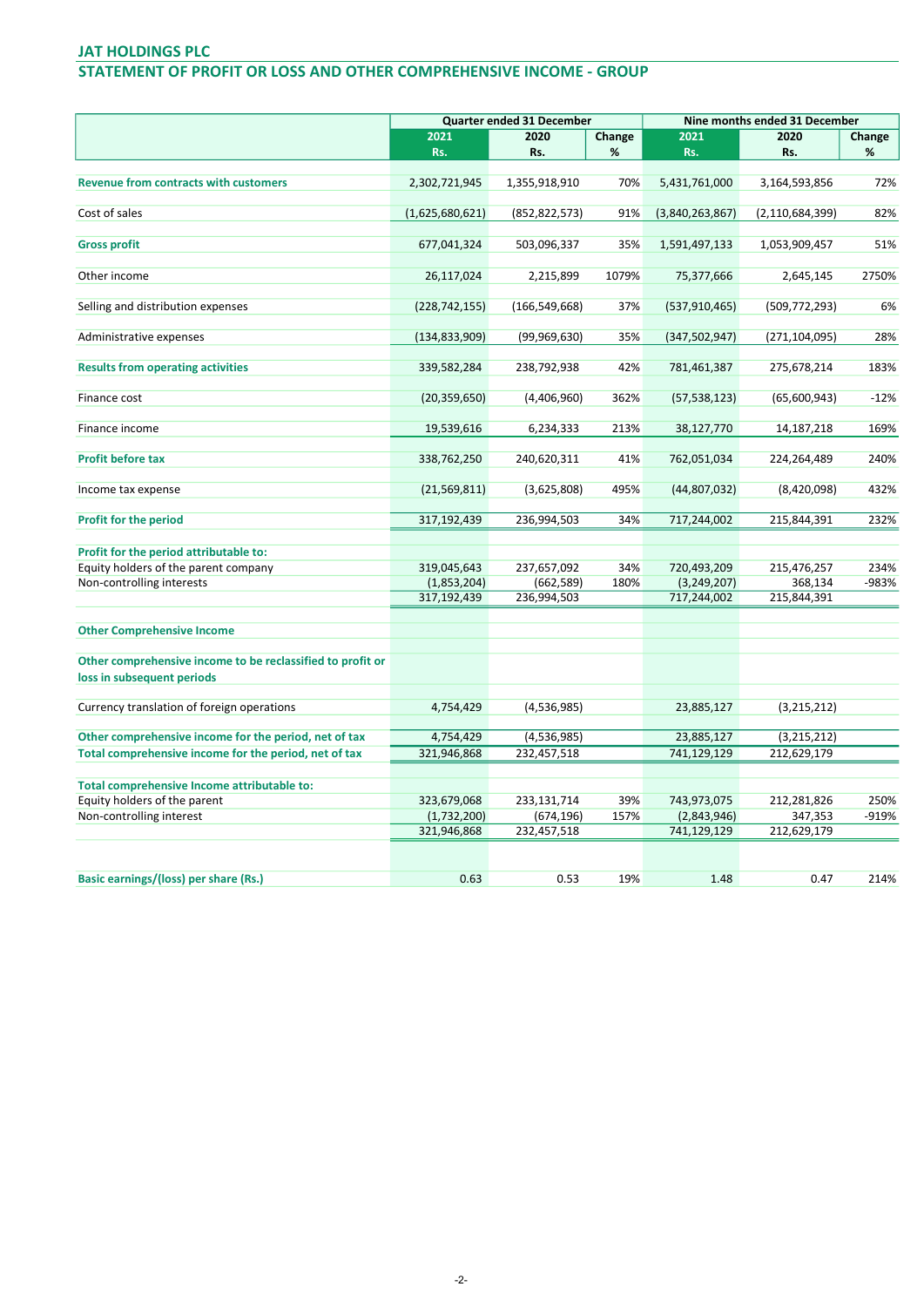#### STATEMENT OF PROFIT OR LOSS AND OTHER COMPREHENSIVE INCOME - COMPANY

|                                                       |                          | Quarter ended 31 December |        |                          | Nine months ended 31 December |        |
|-------------------------------------------------------|--------------------------|---------------------------|--------|--------------------------|-------------------------------|--------|
|                                                       | 2021                     | 2020                      | Change | 2021                     | 2020                          | Change |
|                                                       | Rs.                      | Rs.                       | %      | Rs.                      | Rs.                           | %      |
|                                                       |                          |                           |        |                          |                               |        |
| <b>Revenue from contracts with customers</b>          | 1,845,005,814            | 1,134,078,257             | 63%    | 4,183,446,323            | 2,739,632,674                 | 53%    |
|                                                       |                          |                           |        |                          |                               |        |
| Cost of sales                                         | (1, 247, 918, 915)       | (704, 771, 309)           | 77%    | (2,875,357,966)          | (1,794,624,725)               | 60%    |
| <b>Gross Profit</b>                                   | 597,086,899              | 429,306,948               | 39%    | 1,308,088,357            | 945,007,949                   | 38%    |
|                                                       |                          |                           |        |                          |                               |        |
| Other Income                                          | 37,547,241               | 40,354,992                | $-7%$  | 108,522,850              | 107,879,475                   | 1%     |
|                                                       |                          |                           |        |                          |                               |        |
| Selling and distribution expenses                     | (218, 240, 601)          | (158, 631, 531)           | 38%    | (505, 405, 625)          | (487, 517, 336)               | 4%     |
|                                                       |                          |                           |        |                          |                               |        |
| Administrative expenses                               | (100, 295, 243)          | (83, 779, 388)            | 20%    | (279, 316, 470)          | (236,986,330)                 | 18%    |
|                                                       |                          |                           |        |                          |                               |        |
| <b>Results from operating activities</b>              | 316,098,296              | 227,251,021               | 39%    | 631,889,112              | 328,383,758                   | 92%    |
| Finance cost                                          | (13,999,034)             | (21,790,515)              | $-36%$ | (46, 453, 322)           | (70, 758, 214)                | $-34%$ |
|                                                       |                          |                           |        |                          |                               |        |
| Finance income                                        | 21,832,739               | 5,162,433                 | 323%   | 36,282,588               | 13,005,321                    | 179%   |
|                                                       |                          |                           |        |                          |                               |        |
| <b>Profit before tax</b>                              | 323,932,001              | 210,622,939               | 54%    | 621,718,378              | 270,630,865                   | 130%   |
|                                                       |                          |                           |        |                          |                               |        |
| Income tax expense                                    | (15, 927, 685)           | (1,713,196)               | 830%   | (28, 214, 098)           | (4,597,766)                   | 514%   |
| <b>Profit for the period</b>                          | 308,004,316              | 208,909,743               | 47%    | 593,504,280              | 266,033,099                   | 123%   |
|                                                       |                          |                           |        |                          |                               |        |
|                                                       |                          |                           |        |                          |                               |        |
| Other comprehensive income                            |                          |                           |        |                          |                               |        |
|                                                       |                          |                           |        |                          |                               |        |
| Other Comprehensive Income not to be reclassified to  |                          |                           |        |                          |                               |        |
| profit or loss in subsequent periods                  |                          |                           |        |                          |                               |        |
|                                                       |                          |                           |        |                          |                               |        |
| Actuarial gains/(losses) on defined benefit plans     | $\overline{\phantom{a}}$ | $\overline{\phantom{a}}$  |        | $\overline{\phantom{a}}$ | $\overline{\phantom{a}}$      |        |
| Other comprehensive income for the period, net of tax | $\overline{a}$           | ÷                         |        |                          |                               |        |
| Total comprehensive income for the period, net of tax | 308,004,316              | 208,909,743               |        | 593,504,280              | 266,033,099                   |        |
|                                                       |                          |                           |        |                          |                               |        |
|                                                       |                          |                           |        |                          |                               |        |
| <b>Basic earnings per share (Rs.)</b>                 | 0.60                     | 0.46                      | 30%    | 1.22                     | 0.58                          | 110%   |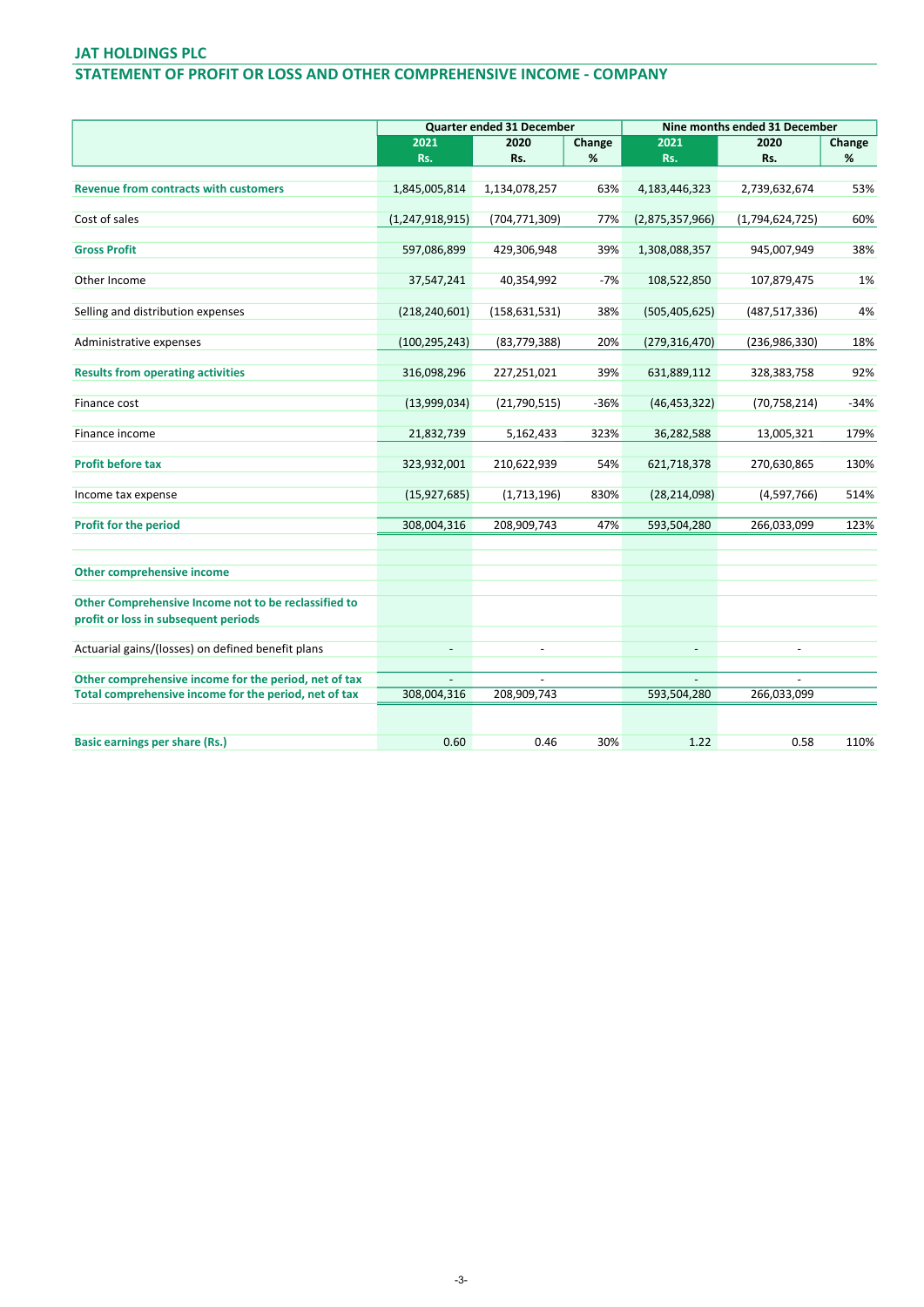# JAT HOLDINGS PLC STATEMENT OF CHANGES IN EQUITY - GROUP

|                                        | Attributable to equity holders of the parent |                          |                          |                 | Non-                     | <b>Total equity</b> |
|----------------------------------------|----------------------------------------------|--------------------------|--------------------------|-----------------|--------------------------|---------------------|
|                                        | <b>Stated</b>                                | <b>Retained</b>          | <b>Foreign currency</b>  | <b>Total</b>    | controlling              |                     |
|                                        | capital                                      | earnings                 | translation              |                 | interest                 |                     |
|                                        |                                              |                          | reserve                  |                 |                          |                     |
|                                        | Rs.                                          | Rs.                      | Rs.                      | Rs.             | Rs.                      | Rs.                 |
|                                        |                                              |                          |                          |                 |                          |                     |
| <b>Balance as at 1 April 2020</b>      | 918,770,013                                  | 4,073,144,201            | (23,849,583)             | 4,968,064,631   | (6,089,990)              | 4,961,974,641       |
|                                        |                                              |                          |                          |                 |                          |                     |
| Profit/(loss) for the period           | $\overline{\phantom{a}}$                     | 215,476,257              | $\overline{\phantom{a}}$ | 215,476,257     | 368,134                  | 215,844,391         |
| Other comprehensive income, net of tax |                                              | $\overline{\phantom{a}}$ | (3, 194, 432)            | (3, 194, 432)   | (20, 780)                | (3,215,212)         |
|                                        |                                              |                          |                          |                 |                          |                     |
| Total comprehensive income             | $\qquad \qquad \blacksquare$                 | 215,476,257              | (3, 194, 432)            | 212,281,825     | 347,354                  | 212,629,179         |
|                                        |                                              |                          |                          |                 |                          |                     |
| Ordinary shares buy back               | $\overline{\phantom{a}}$                     | (57, 121, 880)           | $\overline{\phantom{a}}$ | (57,121,880)    |                          | (57, 121, 880)      |
|                                        |                                              |                          |                          |                 |                          |                     |
| Dividends to equity holders            | $\overline{\phantom{a}}$                     | (163, 197, 913)          | $\overline{\phantom{a}}$ | (163, 197, 913) | $\overline{\phantom{a}}$ | (163, 197, 913)     |
|                                        |                                              |                          |                          |                 |                          |                     |
| <b>Balance as at 31 December 2020</b>  | 918,770,013                                  | 4,068,300,665            | (27,044,015)             | 4,960,026,663   | (5,742,636)              | 4,954,284,027       |

|                                        | Attributable to equity holders of the parent |                             |                                            |                 | Non-                     | <b>Total equity</b> |
|----------------------------------------|----------------------------------------------|-----------------------------|--------------------------------------------|-----------------|--------------------------|---------------------|
|                                        | <b>Stated</b><br>capital                     | <b>Retained</b><br>earnings | Foreign currency<br>translation<br>reserve | <b>Total</b>    | controlling<br>interest  |                     |
|                                        | Rs.                                          | Rs.                         | Rs.                                        | Rs.             | Rs.                      | Rs.                 |
|                                        |                                              |                             |                                            |                 |                          |                     |
| Balance as at 01 April 2021            | 918,770,013                                  | 4,451,031,491               | (24, 866, 701)                             | 5,344,934,803   | (4,369,381)              | 5,340,565,422       |
|                                        |                                              |                             |                                            |                 |                          |                     |
| Profit for the period                  | $\overline{\phantom{a}}$                     | 720,493,209                 | $\overline{\phantom{a}}$                   | 720,493,209     | (3,249,207)              | 717,244,002         |
|                                        |                                              |                             |                                            |                 |                          |                     |
| Other comprehensive income, net of tax |                                              | $\overline{\phantom{a}}$    | 23,479,866                                 | 23,479,866      | 405,261                  | 23,885,127          |
|                                        |                                              |                             |                                            |                 |                          |                     |
| Total comprehensive income             | $\overline{\phantom{a}}$                     | 720,493,209                 | 23,479,866                                 | 743,973,075     | (2,843,946)              | 741,129,129         |
|                                        |                                              |                             |                                            |                 |                          |                     |
| Issue of shares                        | 1,476,451,307                                | $\overline{\phantom{a}}$    | $\overline{\phantom{a}}$                   | 1,476,451,307   | $\overline{\phantom{a}}$ | 1,476,451,307       |
|                                        |                                              |                             |                                            |                 |                          |                     |
| Dividends to equity holders            | $\overline{\phantom{a}}$                     | (276, 978, 756)             | $\overline{\phantom{a}}$                   | (276, 978, 756) | $\overline{\phantom{0}}$ | (276, 978, 756)     |
|                                        |                                              |                             |                                            |                 |                          |                     |
| <b>Balance as at 31 December 2021</b>  | 2,395,221,320                                | 4,894,545,944               | (1,386,835)                                | 7,288,380,429   | (7,213,327)              | 7,281,167,102       |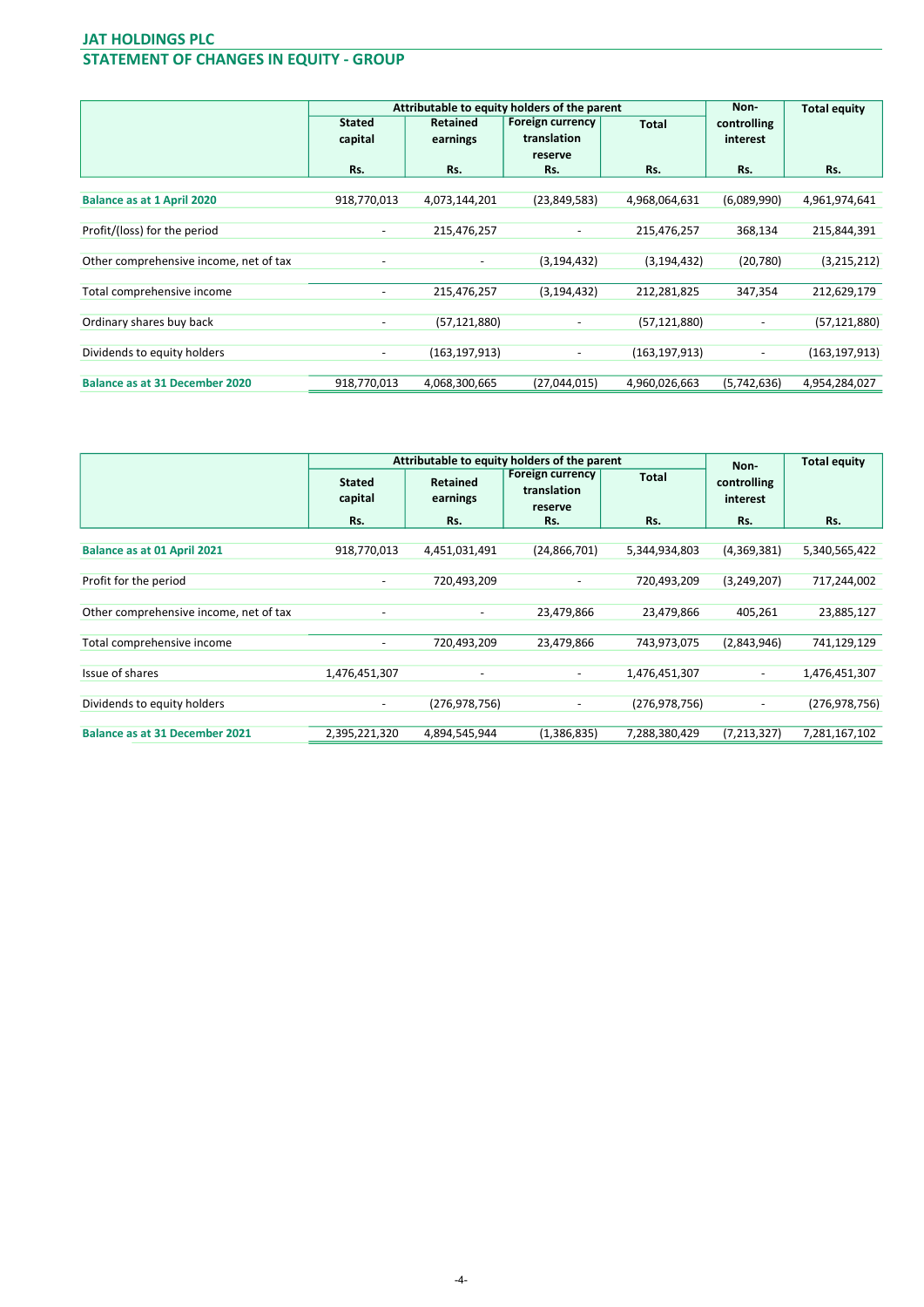# JAT HOLDINGS PLC STATEMENT OF CHANGES IN EQUITY - COMPANY

| Capital                  |                 |                 |
|--------------------------|-----------------|-----------------|
|                          | <b>Earnings</b> |                 |
| Rs.                      | Rs.             | Rs.             |
|                          |                 |                 |
| 918,770,013              | 4,063,668,240   | 4,982,438,253   |
|                          |                 |                 |
| ۰                        | 266,033,099     | 266,033,099     |
|                          |                 |                 |
| $\overline{\phantom{a}}$ |                 |                 |
|                          |                 |                 |
|                          | 266,033,099     | 266,033,099     |
|                          |                 |                 |
| ۰                        | (57, 121, 880)  | (57, 121, 880)  |
|                          |                 |                 |
| ۰                        | (163, 197, 913) | (163, 197, 913) |
|                          |                 |                 |
| 918,770,013              | 4,109,381,546   | 5,028,151,559   |
|                          |                 |                 |

|                                        | <b>Stated</b> | <b>Retained</b> | <b>Total equity</b> |
|----------------------------------------|---------------|-----------------|---------------------|
|                                        | capital       | earnings        |                     |
|                                        | Rs.           | Rs.             | Rs.                 |
|                                        |               |                 |                     |
| Balance as at 01 April 2021            | 918,770,013   | 4,372,129,973   | 5,290,899,986       |
|                                        |               |                 |                     |
| Profit for the period                  | ۰             | 593,504,280     | 593,504,280         |
|                                        |               |                 |                     |
| Other comprehensive income, net of tax | ٠             | ٠               |                     |
|                                        |               |                 |                     |
| Total comprehensive income             | ۰             | 593,504,280     | 593,504,280         |
|                                        |               |                 |                     |
| Issue of shares                        | 1,476,451,307 | $\sim$          | 1,476,451,307       |
|                                        |               |                 |                     |
| Dividends to equity holders            | ٠             | (276, 978, 756) | (276, 978, 756)     |
|                                        |               |                 |                     |
| <b>Balance as at 31 December 2021</b>  | 2,395,221,320 | 4,688,655,497   | 7,083,876,817       |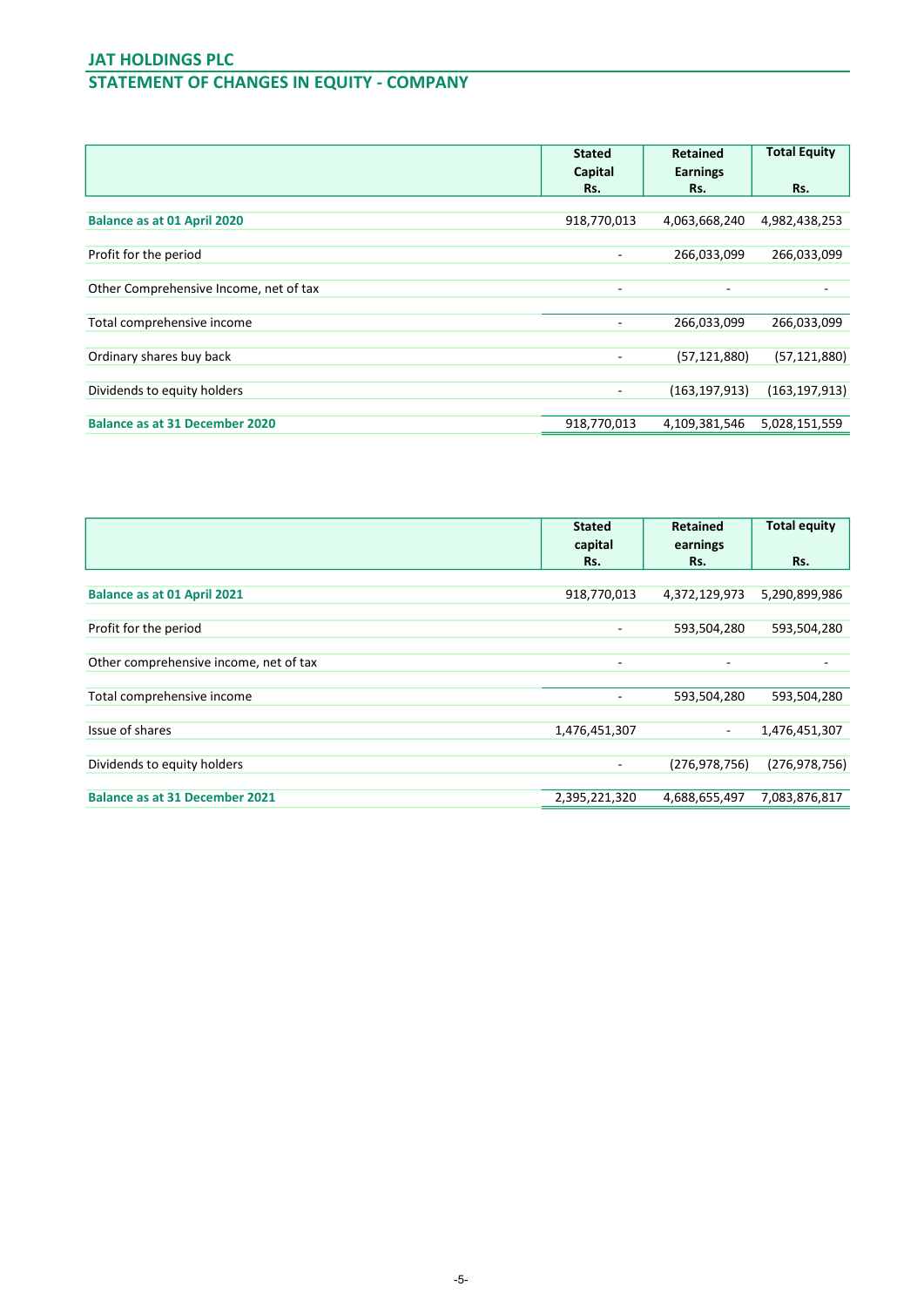# STATEMENT OF CASH FLOWS

|                                                                                  | Group                    |                          | Company                  |                          |
|----------------------------------------------------------------------------------|--------------------------|--------------------------|--------------------------|--------------------------|
| For the nine months ended 31 December                                            | 2021                     | 2020                     | 2021                     | 2020                     |
|                                                                                  | Rs.                      | Rs.                      | Rs.                      | Rs.                      |
|                                                                                  |                          |                          |                          |                          |
| Cash flows from/ (used in) operating activities                                  |                          |                          |                          |                          |
| Profit before tax                                                                | 762,051,034              | 224,264,489              | 621,718,378              | 270,630,865              |
|                                                                                  |                          |                          |                          |                          |
| Adjustments for,                                                                 |                          |                          |                          |                          |
| Depreciation of property, plant and equipment                                    | 87,749,759               | 89,718,767               | 86,976,783               | 84,996,143               |
| Amortization for intangible assets                                               | 4,186,957                | 3,929,059                | 3,941,809                | 3,780,816                |
| Depreciation of right-of-use assets                                              | 14,262,717               | 14,152,459               | 14,262,717               | 14,152,459               |
| Inventory write off/ provision                                                   | 7,417,773                | 4,500,000                | 4,505,370                | 4,500,000                |
| Disposal loss/(gain) on property, plant and equipment                            | (33, 194, 489)           | (2,745,145)              | (33, 194, 489)           | (2,745,145)              |
| Fair value loss/(gain) on financial assets at fair value                         | (29, 186, 126)           | (807, 028)               | (29, 186, 126)           | (807, 028)               |
| Allowances for expected credit losses                                            | 30,536,333               | 45,000,000               | 29,869,667               | 45,000,000               |
| Temporary concessions of right of use assets                                     | (7,379,019)              |                          | (7, 379, 019)            |                          |
| Finance Income                                                                   | (35, 365, 860)           | (14, 187, 218)           | (36, 282, 588)           | (13,005,321)             |
| Dividend income                                                                  | (4,476,359)              | (155, 176)               | (32, 345, 679)           | (97,616,318)             |
| Finance costs                                                                    | 44,848,286               | 60,504,337               | 41,499,218               | 56,509,936               |
| Provision for defined benefit plans                                              | 6,091,244                | 5,296,737                | 6,091,244                | 5,296,737                |
| Operating profit before working capital changes                                  | 847,542,250              | 429,471,281              | 670,477,285              | 370,693,144              |
| (Increase)/ decrease in inventories                                              | (769, 130, 527)          | 246,479,348              | (747, 096, 014)          | 242,264,379              |
| (Increase)/ decrease in trade and other receivables                              | (353, 328, 522)          | 669,164,264              | (28, 630, 441)           | 206,996,497              |
| (Increase)/ decrease in advances and prepayments                                 | (6,415,866)              | 8,286,423                | 15,117,300               | (4,449,468)              |
| (Increase)/ decrease in amount due from related parties                          | 6,495,273                | (10,043,910)             | 8,493,384                | (45, 264, 120)           |
| Increase/ (decrease) in amount due to related parties                            | 21,760,168               | $\overline{\phantom{a}}$ | $\overline{\phantom{a}}$ |                          |
| Increase/ (decrease) in trade and other payables                                 | (118, 849, 382)          | (283, 027, 830)          | (218, 373, 729)          | 88,341,853               |
| Cash generated from / (used in) operations                                       | (371, 926, 606)          | 1,060,329,576            |                          | 858,582,285              |
|                                                                                  |                          | (20, 850, 814)           | (300, 012, 215)          |                          |
| Tax paid                                                                         | (8,539,067)              |                          |                          | (94, 646)                |
| Gratuity paid                                                                    | (2,046,025)              | (708, 929)               | (1,989,946)              | (708, 929)               |
| Finance costs paid                                                               | (44, 848, 286)           | (60, 504, 337)           | (41, 499, 218)           | (56, 509, 936)           |
| Net cash from / (used in) operating activities                                   | (427,359,984)            | 978,265,496              | (343,501,379)            | 801,268,774              |
|                                                                                  |                          |                          |                          |                          |
| Cash flows from / (used in) investing activities                                 |                          |                          |                          |                          |
| Purchase and constructions of property, plant & equipment                        | (230,610,950)            | (70,099,530)             | (229, 256, 666)          | (70,099,530)             |
| Acquisition of intangible assets                                                 | (477,900)                | (3,350,000)              |                          | (3,350,000)              |
| Proceeds from property, plant and equipment disposal                             | 40,015,815               | 11,857,924               | 40,015,815               | 11,857,924               |
| Acquisition of investment properties                                             | ÷.                       | (48, 225, 430)           | $\omega$ .               | (48, 225, 430)           |
| Dividend income received                                                         | 4,476,359                | 155,176                  | 32,345,679               | 97,616,318               |
| Payments made for acquisition of Right-of-use assets                             | (2,205,000)              | $\sim$                   | (2,205,000)              |                          |
| Investment in fixed deposits (net)                                               | (68,067,520)             | $\overline{\phantom{a}}$ |                          | $\sim$                   |
| Proceeds from sale of financial instruments - fair valued through profit or loss | 954,930,621              | $\overline{\phantom{a}}$ | 954,930,621              | ÷                        |
| Purchase of financial instruments - fair valued through profit or loss           | (1,032,758,886)          | (60,000,000)             | (1,032,758,886)          | (60,000,000)             |
| Finance income received                                                          | 35,365,860               | 14,187,218               | 36,282,588               | 13,005,321               |
| Net cash from/ (used in) investing activities                                    | (299,331,599)            | (155, 474, 642)          | (200, 645, 851)          | (59, 195, 397)           |
|                                                                                  |                          |                          |                          |                          |
| Cash flows from / (used in) financing activities                                 |                          |                          |                          |                          |
| Net increase / (decrease) loan and borrowing                                     | 254,162,433              | (366,083,740)            | 254,407,931              | (386, 593, 510)          |
| Dividend paid                                                                    | (276, 978, 756)          | (199, 618, 861)          | (276, 978, 756)          | (199, 618, 861)          |
| Payments under lease liabilities                                                 | (6,934,334)              | $\overline{\phantom{a}}$ | (6,934,334)              |                          |
| Ordinary shares buy back                                                         | $\overline{\phantom{a}}$ | (57, 121, 880)           | $\overline{\phantom{a}}$ | (57, 121, 880)           |
| Proceeds from issue of shares                                                    | 1,476,451,307            | $\sim$                   | 1,476,451,307            |                          |
| Net cash from / (used in) from financing activities                              | 1,446,700,650            | (622, 824, 481)          | 1,446,946,148            | (643, 334, 251)          |
|                                                                                  |                          |                          |                          |                          |
| Effect of exchange rate changes                                                  | (6, 865)                 | ä,                       |                          | $\overline{\phantom{a}}$ |
|                                                                                  |                          |                          |                          |                          |
| Net Increase in cash and cash equivalents                                        | 720,002,202              | 199,966,372              | 902,798,918              | 98,739,125               |
|                                                                                  |                          |                          |                          |                          |
| Cash and cash equivalents at the beginning of the period                         | 490,391,579              | 303,251,685              | 214,681,729              | 201,733,312              |
| Cash and cash equivalents at the end of the period (Note 1)                      | 1,210,393,781            | 503,218,057              | 1,117,480,647            | 300,472,437              |
|                                                                                  |                          |                          |                          |                          |
| Note 1                                                                           |                          |                          |                          |                          |
|                                                                                  |                          |                          |                          |                          |
| <b>Cash and cash equivalents</b>                                                 |                          |                          |                          |                          |
| Favourable cash and cash equivalent balances                                     |                          |                          |                          |                          |
| Cash and bank balances                                                           | 203,319,700              | 300,300,037              | 145,412,408              | 197,285,474              |
| Short term deposits (3 months maturity period)                                   | 1,116,412,617            | 280,803,106              | 1,070,601,035            | 177,073,171              |
|                                                                                  | 1,319,732,317            | 581,103,143              | 1,216,013,443            | 374,358,645              |
| Unfavourable cash and cash equivalent balances                                   |                          |                          |                          |                          |
| <b>Bank overdrafts</b>                                                           | (109, 338, 536)          | (77,885,086)             | (98, 532, 796)           | (73,886,208)             |
| Total cash and cash equivalents for the purpose of cash flow statement           | 1,210,393,781            | 503,218,057              | 1,117,480,647            | 300,472,437              |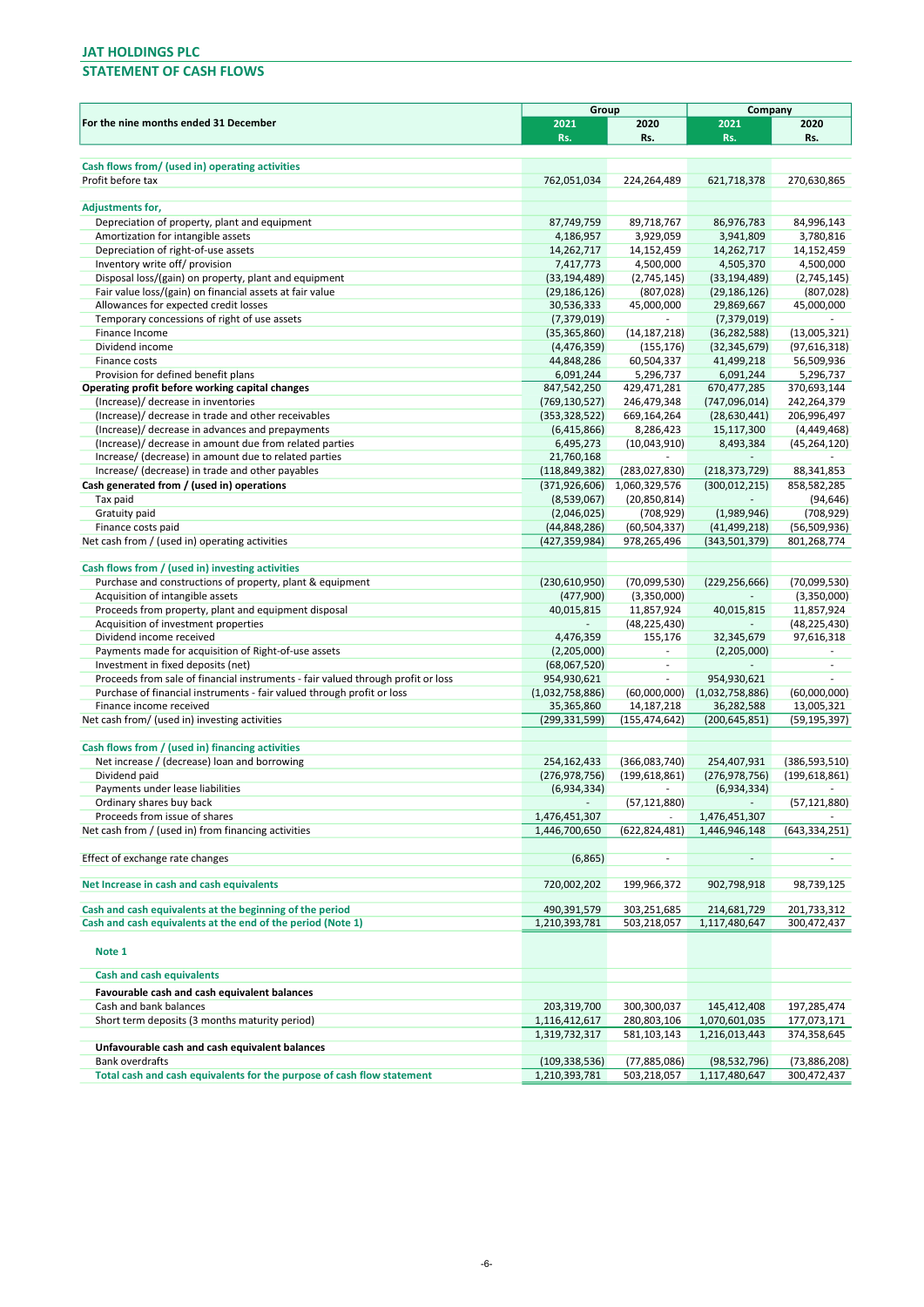# JAT HOLDINGS PLC NOTES TO THE INTERIM CONDENSED FINANCIAL STATEMENTS

#### 1. CORPORATE INFORMATION

JAT Holdings PLC is a Public Limited Company incorporated and domiciled in Sri Lanka, and ordinary shares of the Company are listed on the Colombo Stock Exchange. The registered office of the Company and the principal place of business are located at No. 351, Pannipitiya Road, Thalawathugoda.

#### 2. INTERIM CONDENSED FINANCIAL STATEMENTS

The interim condensed financial statements for the period ended 31 December 2021, includes "the Company" referring to JAT Holdings PLC, as the Parent Company and "the Group" referring to the companies whose accounts have been consolidated therein.

The interim condensed financial statements of JAT Holdings PLC and its subsidiaries (collectively, the Group) for the period ended 31 December 2021 were authorized for issue in accordance with a resolution of the Directors on 25 January 2022.

## 3. BASIS OF PREPARATION AND CHANGES TO THE GROUP'S ACCOUNTING POLICIES

#### 3.1 Basis of Preparation

The interim condensed financial statements of JAT Holdings PLC have been prepared in compliance with Sri Lanka Accounting Standard LKAS 34 – Interim Financial Reporting. These interim condensed financial statements should be read in conjunction with the annual financial statement for the year ended 31 March 2021.

The Group has prepared the interim condensed financial statements on the basis that it will continue to operate as a going concern. The Directors consider that there are no material uncertainties that may cast significant doubt over this assumption. They have formed a judgement that there is a reasonable expectation that the Group has adequate resources to continue in operational existence for the foreseeable future, and not less than 12 months from the end of the reporting period.

The presentation and classification of the financial statements of the previous period have been amended, where relevant, for better presentation and to be comparable with those of the current period.

#### 3.2 New Standards, Interpretations and Amendments Adopted by the Group

The accounting policies adopted in the preparation of the interim condensed financial statements are consistent with those followed in the preparation of the Group's annual financial statements for the year ended 31 March 2021. The Group has not early adopted any standard, interpretation or amendment that has been issued but is not yet effective.

#### 3.3 Functional and Presentation Currency

The interim condensed financial statements are presented in Sri Lankan Rupees which is the functional currency of the Company and its Subsidiaries except for below mentioned subsidiaries.

| Company                 | <b>Country of Incorporation</b> | <b>Functional Currency</b> |
|-------------------------|---------------------------------|----------------------------|
| JAT Global (Pvt) Ltd    | India                           | Indian Rupees              |
| JAT Exports DMCC        | <b>United Arab Emirates</b>     | US Dollars                 |
| Asia Coatings (Pvt) Ltd | Bangladesh                      | Bangladesh Taka            |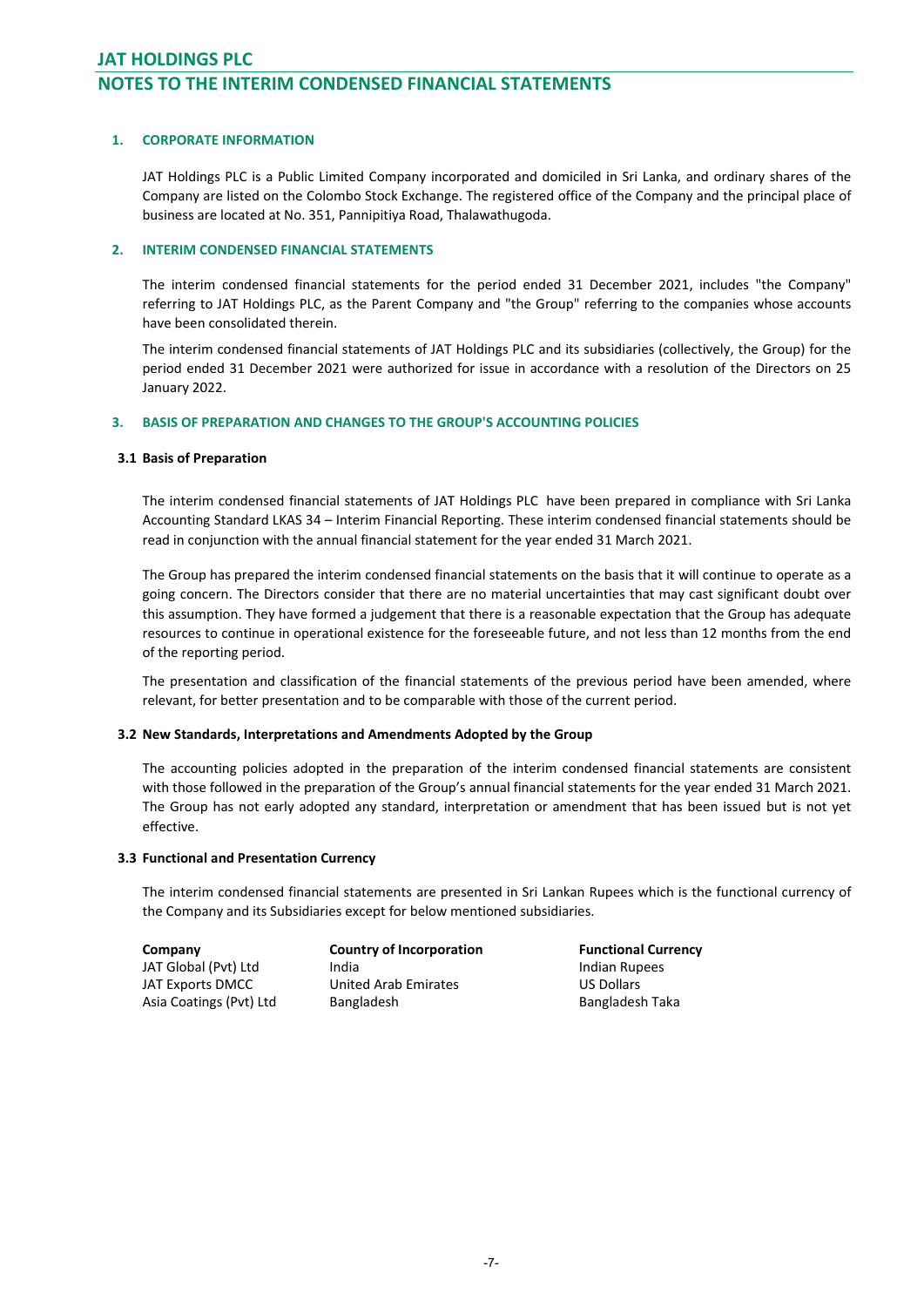# NOTES TO THE INTERIM CONDENSED FINANCIAL STATEMENTS

#### 4. GEOGRAPHICAL SEGMENT REVENUE

| For the nine months ended 31        | Group         |               |        | Company                  |                          |                          |  |
|-------------------------------------|---------------|---------------|--------|--------------------------|--------------------------|--------------------------|--|
| December                            | 2021          | 2020          | Change | 2021                     | 2020                     | Change                   |  |
|                                     | Rs.           | Rs.           | %      | Rs.                      | Rs.                      | %                        |  |
|                                     |               |               |        |                          |                          |                          |  |
| Sri Lanka                           | 4,239,039,258 | 2,878,440,929 | 47%    | 4,183,446,323            | 2,739,632,674            | 53%                      |  |
| Bangladesh                          | 1,155,499,353 | 241,399,349   | 379%   | -                        |                          | $\overline{\phantom{0}}$ |  |
| India, Maldives and Other Countries | 37,222,389    | 44,753,578    | $-17%$ | $\overline{\phantom{0}}$ | $\overline{\phantom{0}}$ |                          |  |
|                                     | 5,431,761,000 | 3,164,593,856 | 72%    | 4,183,446,323            | 2,739,632,674            | 53%                      |  |

#### 5. COMMITMENTS AND CONTINGENCIES

The Company/Group has given corporate guarantees to the following parties on behalf of the Group of Companies and other affiliates to obtain finance facilities. Directors do not expect liabilities to arise from these guarantees.

| Institution                   | 31.12.2021  | 30.09.2021  |
|-------------------------------|-------------|-------------|
|                               | Rs.         | Rs.         |
| Bank of Ceylon                | 150,000,000 | 150,000,000 |
| Commercial Bank of Ceylon PLC | 143,950,000 | 143,950,000 |
| Peoples' Bank                 | 165,000,000 | 165,000,000 |
| Others                        | 46,049,059  | 46,049,059  |
|                               | 504,999,059 | 504,999,059 |

#### 6. EVENTS OCCURRING AFTER THE REPORTING DATE

There have no other material events occurring after the reporting date that require adjustments to or disclosure in the financial statements.

#### 7. SHARE INFORMATION

# 7.1 Public Share Holding

| $\sim$ 0.0116 3116 6.116 6.11116                    | 31.12.2021    | 30.09.2021    |
|-----------------------------------------------------|---------------|---------------|
| Issued share capital (No.)                          | 510,407,773   | 510,407,773   |
| No. of transactions                                 | 6,144         | 8,739         |
| No. of shares traded                                | 29,841,506    | 27,322,853    |
| Value of shares traded (Rs.)                        | 670,768,921   | 640,940,225   |
| Public holding as a % of issued share capital       | 18.95%        | 19.14%        |
| Total no. of shareholders                           | 2,694         | 2,637         |
| No. of shareholders representing the public holding | 2,681         | 2,624         |
| Float adjusted market capitalisation (Rs.)          | 2,079,140,343 | 2,149,022,612 |

The float adjusted market capitalization of the Company falls under Option 5 of Rule 7.13.1 (a) of the Listing Rules of the Colombo Stock Exchange and the Company has not complied with the minimum public holding requirement applicable under the said option.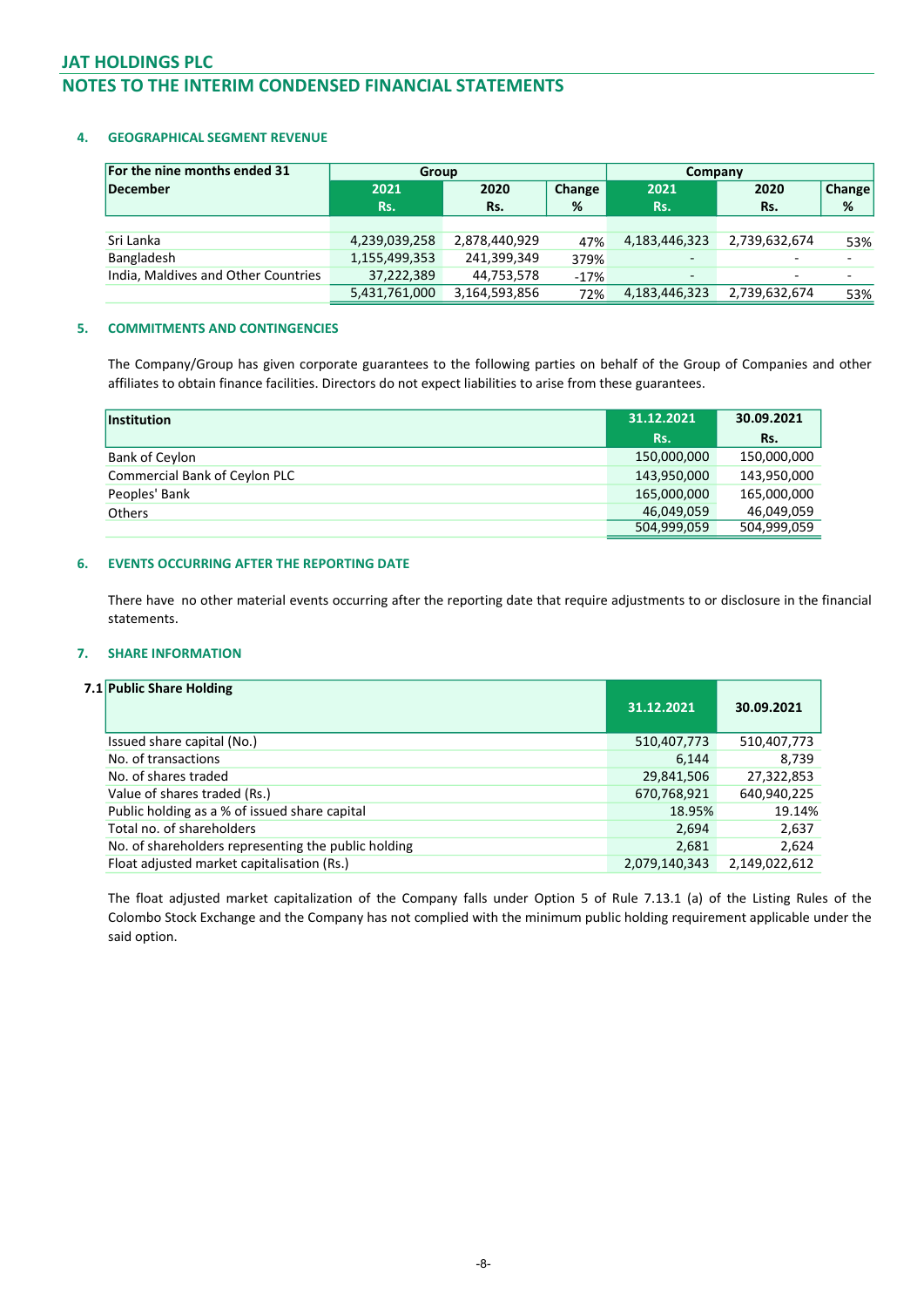# NOTES TO THE INTERIM CONDENSED FINANCIAL STATEMENTS

#### 7.2 Directors' Share Holding

The number of shares held by the Board of Directors and CEO are as follows;

| Name of the Shareholder       | 31.12.2021<br><b>Number of</b> | 30.09.2021<br><b>Number of</b> |
|-------------------------------|--------------------------------|--------------------------------|
|                               | <b>Shares</b>                  | <b>Shares</b>                  |
|                               |                                |                                |
| Dr. S. Selliah                | 1,320,000                      | 1,320,000                      |
| Mr. A. W. Gunawardene         | 330,835,188                    | 329,856,544                    |
| Mrs. J. Gunawardene           | 9,145,221                      | 9,145,221                      |
| Mr. R. W. Gunawardene         | 13,717,832                     | 13,717,832                     |
| Mrs. A. N. Willamson          | 13,717,832                     | 13,717,832                     |
| Mr. H. Akbarally              | <b>NIL</b>                     | <b>NIL</b>                     |
| Mr. M. P. D. Cooray           | 525,000                        | 525,000                        |
| Mrs. D. P. Pieris             | <b>NIL</b>                     | <b>NIL</b>                     |
| Mr. D. C. N. Ferdinando (CEO) | <b>NIL</b>                     | <b>NIL</b>                     |
| <b>Total</b>                  | 369,261,073                    | 368.282.429                    |

#### 7.3 Twenty Largest Shareholders of the Company are as follows;

|        | Name of the Shareholder                         | 31.12.2021<br><b>Number of</b><br><b>Shares</b> | %       | 30.09.2021<br>Number of<br><b>Shares</b> | %       |
|--------|-------------------------------------------------|-------------------------------------------------|---------|------------------------------------------|---------|
|        |                                                 |                                                 |         |                                          |         |
| 1<br>2 | Mr. A. W. Gunawardene                           | 330,835,188                                     | 64.82%  | 329,856,544                              | 64.63%  |
|        | Falcon Trading (Pvt) Ltd                        | 27,077,498                                      | 5.31%   | 27,077,498                               | 5.31%   |
| 3      | Mr. R. W. Gunawardene                           | 13,717,832                                      | 2.69%   | 13,717,832                               | 2.69%   |
| 4      | Mrs. A. N. Willamson                            | 13,717,832                                      | 2.69%   | 13,717,832                               | 2.69%   |
| 5      | Sri Lanka Insurance Corporation Ltd - Life fund | 11,032,733                                      | 2.16%   | 7,400,000                                | 1.45%   |
| 6      | Mrs. J. Gunawardene                             | 9,145,221                                       | 1.79%   | 9,145,221                                | 1.79%   |
| 7      | SSBT-ARK Global Emerging Companies, LP          | 5,555,500                                       | 1.09%   | 5,555,500                                | 1.09%   |
| 8      | Adamjee Lukmanjee & Sons (Pvt) Ltd              | 5,248,999                                       | 1.03%   | 5,332,000                                | 1.04%   |
| 9      | Mrs. A. Kailasapillai                           | 4,240,000                                       | 0.83%   | 4,240,000                                | 0.83%   |
| 10     | Mrs. A. Selliah                                 | 4,240,000                                       | 0.83%   | 4,240,000                                | 0.83%   |
| 11     | Ranfer Teas (Private) Limited                   | 3,804,946                                       | 0.75%   | 3,804,946                                | 0.75%   |
| 12     | Seylan Bank PLC/Janashakthi Capital Limited     | 3,705,000                                       | 0.73%   | 3,705,000                                | 0.73%   |
| 13     | Arunodhaya Investments (Private) Limited        | 3,360,000                                       | 0.66%   | 3,360,000                                | 0.66%   |
| 14     | Arunodhaya (Private) Limited                    | 3,360,000                                       | 0.66%   | 3,360,000                                | 0.66%   |
| 15     | Arunodhaya Industries (Private) Limited         | 3,360,000                                       | 0.66%   | 3,360,000                                | 0.66%   |
| 16     | SDS Spices (Pvt) Ltd                            | 2,668,000                                       | 0.52%   | 2,668,000                                | 0.52%   |
| 17     | Associated Electrical Corporation Ltd           | 2,525,000                                       | 0.49%   | 2,450,000                                | 0.48%   |
| 18     | Mr. M. A. Lukmanjee                             | 2,506,800                                       | 0.49%   | 2,668,000                                | 0.52%   |
| 19     | Andysel (Private) Limited                       | 2,120,000                                       | 0.42%   | 2,120,000                                | 0.42%   |
| 20     | Mr. R.K. Modder                                 | 1,900,000                                       | 0.37%   | 1,900,000                                | 0.37%   |
|        |                                                 | 454,120,549                                     | 88.97%  | 449,678,373                              | 88.10%  |
|        | Others                                          | 56,287,224                                      | 11.03%  | 60,729,400                               | 11.90%  |
|        | <b>Total</b>                                    | 510,407,773                                     | 100.00% | 510,407,773                              | 100.00% |

#### 7.4 Stated Capital

Stated capital is represented by the number of shares in issue as given below;

|                                        | 31.12.2021    |               | 30.09.2021    |               |  |
|----------------------------------------|---------------|---------------|---------------|---------------|--|
|                                        | <b>Number</b> | Rs.           | <b>Number</b> | Rs.           |  |
|                                        |               |               |               |               |  |
| Balance at the Beginning of the period | 510,407,773   | 2,395,221,320 | 454,593,073   | 918,770,013   |  |
| Issue of shares                        | -             |               | 55,814,700    | 1,476,451,307 |  |
|                                        |               |               |               |               |  |
| Balance at the period end              | 510,407,773   | 2,395,221,320 | 510,407,773   | 2,395,221,320 |  |

The Company has issued Fifty Five Million Eight Hundred And Fourteen Thousand Seven Hundred (55,814,700) New Ordinary Voting Shares each at Rs. 27/- to the general public on 30 July 2021 by way of an Offer for Subscription with Twenty Seven Million Ninety Thousand One Hundred And Forty Six (27,090,146) Ordinary Voting Shares as Offer for Sale in the Colombo Stock Exchange and the listing of up to Five Hundred Ten Million And Four Hundred Seven Thousand Seven Hundred and Seventy Three (510,407,773) Ordinary Voting Shares.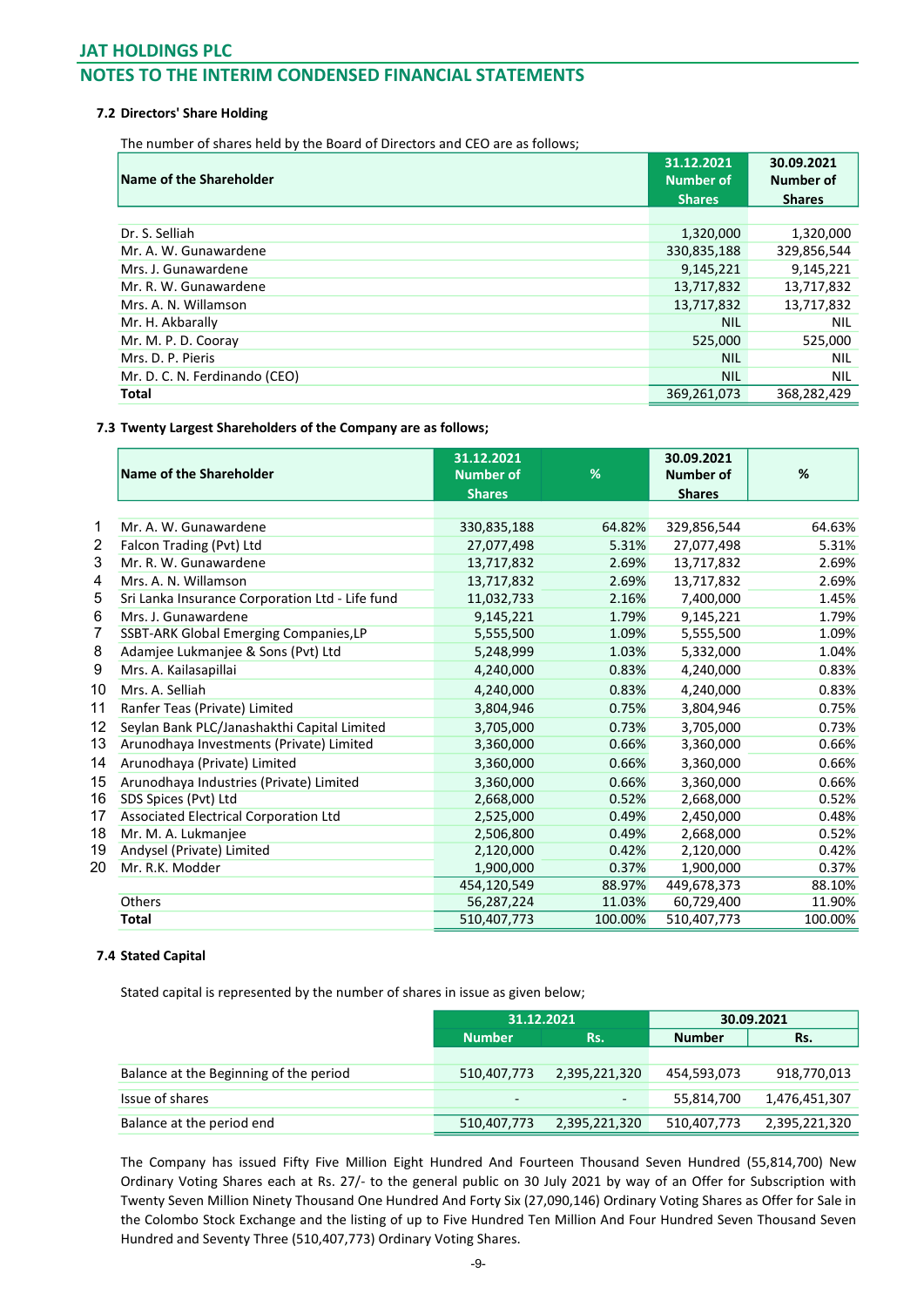# NOTES TO THE INTERIM CONDENSED FINANCIAL STATEMENTS

| 7.5 The Company's Highest, Lowest and Last Traded Market Price given below; | 31.12.2021     | 30.09.2021     |  |
|-----------------------------------------------------------------------------|----------------|----------------|--|
|                                                                             | Rs.            | Rs.            |  |
|                                                                             |                |                |  |
| Last Traded                                                                 | 21.50          | 22.00          |  |
| Highest                                                                     | 24.30          | 29.00          |  |
| Lowest                                                                      | 20.30          | 19.90          |  |
|                                                                             |                |                |  |
| <b>Market Capitalisation</b>                                                | 10,973,767,120 | 11,228,971,006 |  |

#### 7.6 Earning Per Share

Basic earnings per share is calculated by dividing the net profit / (loss) for the period attributable to ordinary shareholders by the weighted average number of ordinary shares outstanding during the period as required by LKAS - 33, Earning Per Share.

8. There were no liabilities for management fees or any other similar expenditures in the interim condensed financial statements.

#### 9. CONTINIOUS DISCLOSURE REGARDING STATUS OF UTILISATION OF FUNDS RAISED VIA IPO PROCEEDS AS AT 31 DECEMBER 2021

| Objective<br>No. | Objective as per<br><b>Prospectus</b>                                                                                                  | Amount<br><b>Allocated</b><br>as per<br>Prospectus in<br>Rs. | Proposed<br>Date of<br>Utilisation as<br>per<br>Prospectus | Amount<br>Allocated upon<br>the receipt of<br>proceeds in Rs.<br>(A) | $%$ of<br>Total<br><b>Proceeds</b> | <b>Amounts</b><br>Utilised in Rs.<br>(B) | $%$ of<br><b>Utilisation</b><br>Against<br><b>Allocation</b><br>(B/A) | <b>Clarification if not</b><br>fully utilised<br>including where the<br>funds are invested |
|------------------|----------------------------------------------------------------------------------------------------------------------------------------|--------------------------------------------------------------|------------------------------------------------------------|----------------------------------------------------------------------|------------------------------------|------------------------------------------|-----------------------------------------------------------------------|--------------------------------------------------------------------------------------------|
| 1                | Investment in enhancing the<br>existing R&D facility to a fully<br>fledged state-of-the-art<br>facility for all coatings (Note<br>9.2) | 433,165,000                                                  | $Q2$ of FY22 $-$<br>Q4 of FY22                             | 433,165,000                                                          | 29%                                | 56,675,053                               | 13%                                                                   |                                                                                            |
| $\mathcal{P}$    | Setting up a Manufacturing<br>Facility in Bangladesh (Note<br>$ 9.1\rangle$                                                            | 515,423,927                                                  | Q2 of $FY22 -$<br>Q4 of FY22                               | 515,423,927                                                          | 34%                                | 34,166,930                               | 7%                                                                    | Maintaining in<br>company's deposit<br>accounts with banks                                 |
| 3                | Investment in expanding the<br>"WHITE by JAT" Marketing<br>and Development Initiatives                                                 | 256,884,046                                                  | Q2 of FY22 -<br>Q4 of FY23                                 | 256,884,046                                                          | 17%                                | 52,338,764                               | 20%                                                                   | and financial<br>institutions                                                              |
| 4                | Setting up a Manufacturing<br>Facility in East Africa                                                                                  | 301,523,927                                                  | Q2 of FY23-<br>Q4 of FY23                                  | 301,523,927                                                          | 20%                                |                                          | 0%                                                                    |                                                                                            |
|                  |                                                                                                                                        | 1,506,996,900                                                |                                                            | 1,506,996,900                                                        |                                    | 143,180,747                              | 10%                                                                   |                                                                                            |

9.1 The premises has been sourced in Savar District Dhaka, for the Bangladesh Plant. The required machines have been shipped out.

9.2 Pilling contract has been awarded to the contractor.